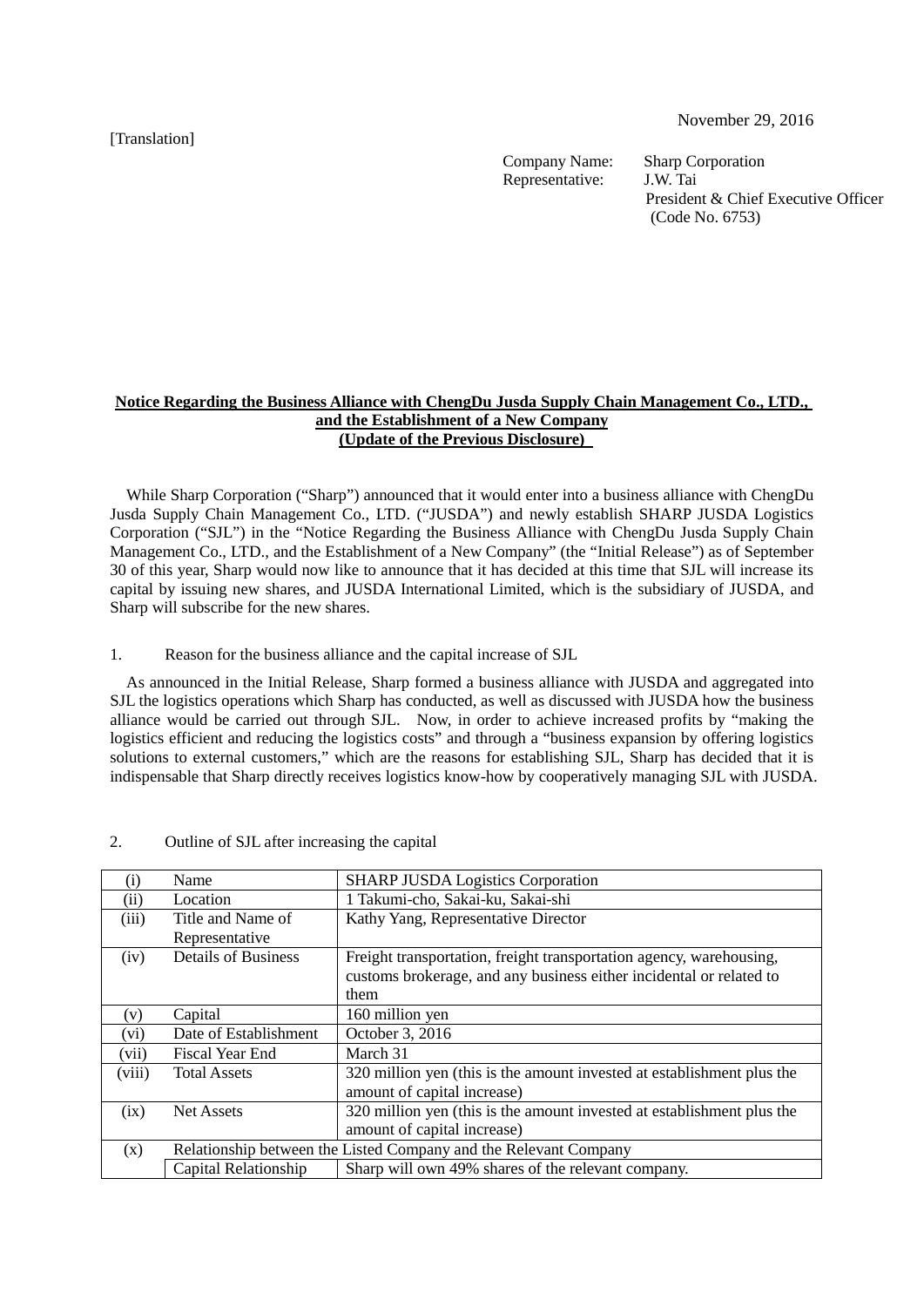| <b>Personnel Relationship</b> | Sharp will dispatch its officers to the relevant company.           |
|-------------------------------|---------------------------------------------------------------------|
| Transaction                   | The relevant company is scheduled to be entrusted with Sharp's      |
| Relationship                  | logistics operations and the like.                                  |
| Status as a Related           | The relevant company is a related company of Sharp, and falls under |
| Party                         | the category of a related party of Sharp.                           |
|                               | No related person or related company of the relevant company falls  |
|                               | under the category of a related party of Sharp.                     |

# 3. Outline of the subscriber of SJL's capital increase

An outline of JUSDA International Limited, which is the subscriber of SJL's capital increase, is as follows.

Please refer to the Initial Release for an outline of JUSDA.

| (i)    | Name                                                                                      | <b>JUSDA</b> International Limited                                    |                                                                          |                        |  |
|--------|-------------------------------------------------------------------------------------------|-----------------------------------------------------------------------|--------------------------------------------------------------------------|------------------------|--|
| (ii)   | Location                                                                                  | 10 Siu Hum Tsuen, Ka Lung Road, San Tin Yuen Long, N.T., Hong         |                                                                          |                        |  |
|        |                                                                                           | Kong                                                                  |                                                                          |                        |  |
| (iii)  | Title and Name of                                                                         | Kathy Yang, Chairman                                                  |                                                                          |                        |  |
|        | Representative                                                                            |                                                                       |                                                                          |                        |  |
| (iv)   | <b>Details of Business</b>                                                                | Mainly logistics, transportation and investment business              |                                                                          |                        |  |
| (v)    | Capital                                                                                   | 1 HKD                                                                 |                                                                          |                        |  |
|        |                                                                                           | (14 yen. Calculated at the exchange rate of $1$ HKD = 14.48 yen as of |                                                                          |                        |  |
|        |                                                                                           | November 28, 2016)                                                    |                                                                          |                        |  |
| (vi)   | Date of Establishment                                                                     | March 27, 2014                                                        |                                                                          |                        |  |
| (vii)  | Major Shareholder and                                                                     | 100% subsidiary of JUSDA that Hon Hai Precision Industry Co., Ltd.    |                                                                          |                        |  |
|        | Shareholding Ratio                                                                        | ("Hon Hai Precision Industry") indirectly owns 100%.                  |                                                                          |                        |  |
| (viii) |                                                                                           |                                                                       | Relationship between the Listed Company and the Relevant Company         |                        |  |
|        | Capital Relationship                                                                      | The relevant company is indirectly 100% invested in by Hon Hai        |                                                                          |                        |  |
|        |                                                                                           |                                                                       | Precision Industry, Sharp's parent company (*1). Therefore, the          |                        |  |
|        |                                                                                           |                                                                       | relevant company is a subsidiary of Hon Hai Precision Industry.          |                        |  |
|        | <b>Personnel Relationship</b>                                                             |                                                                       | There is no personnel relationship that needs to be stated between       |                        |  |
|        |                                                                                           | Sharp and the relevant company.                                       |                                                                          |                        |  |
|        |                                                                                           |                                                                       | Mr. J.W. Tai, Sharp's President and Chief Executive Officer, is the      |                        |  |
|        |                                                                                           | director of Hon Hai Precision Industry.                               |                                                                          |                        |  |
|        | Transaction                                                                               |                                                                       | There is no transaction relationship that needs to be stated between     |                        |  |
|        | Relationship                                                                              | Sharp and the relevant company.                                       |                                                                          |                        |  |
|        |                                                                                           |                                                                       | There is no transaction relationship that needs to be stated between any |                        |  |
|        |                                                                                           |                                                                       | related person or related company of Sharp and those of the relevant     |                        |  |
|        |                                                                                           | company.                                                              |                                                                          |                        |  |
|        | Status as a Related                                                                       |                                                                       | The relevant company is a subsidiary of Hon Hai Precision Industry,      |                        |  |
|        | Party                                                                                     |                                                                       | and the relevant company and every related company of the relevant       |                        |  |
|        |                                                                                           |                                                                       | company fall under the category of a related party of Sharp.             |                        |  |
|        |                                                                                           |                                                                       | No related person of the relevant company falls under the category of a  |                        |  |
|        |                                                                                           | related party of Sharp.                                               |                                                                          |                        |  |
| (ix)   | Results of Operations and Financial Conditions of the Relevant Company for Previous Three |                                                                       |                                                                          |                        |  |
|        | Fiscal Years (*2)                                                                         |                                                                       |                                                                          |                        |  |
|        | <b>Fiscal Year Ended</b>                                                                  | Fiscal year ending                                                    | Fiscal year ending                                                       | Fiscal year ending     |  |
|        |                                                                                           | December 2013                                                         | December 2014                                                            | December 2015          |  |
|        | <b>Net Assets</b>                                                                         |                                                                       | 16,012 thousand US                                                       | $23,664$ thousand US   |  |
|        |                                                                                           |                                                                       | dollars                                                                  | dollars                |  |
|        |                                                                                           |                                                                       | $(1,929,877)$ thousand                                                   | $(2,852,406$ thousand  |  |
|        |                                                                                           |                                                                       | yen)                                                                     | yen)                   |  |
|        | <b>Total Assets</b>                                                                       |                                                                       | 33,947 thousand US                                                       | 55,143 thousand US     |  |
|        |                                                                                           |                                                                       | dollars                                                                  | dollars                |  |
|        |                                                                                           |                                                                       | $(4,091,595)$ thousand                                                   | $(6,646,988)$ thousand |  |
|        |                                                                                           |                                                                       | yen)                                                                     | yen)                   |  |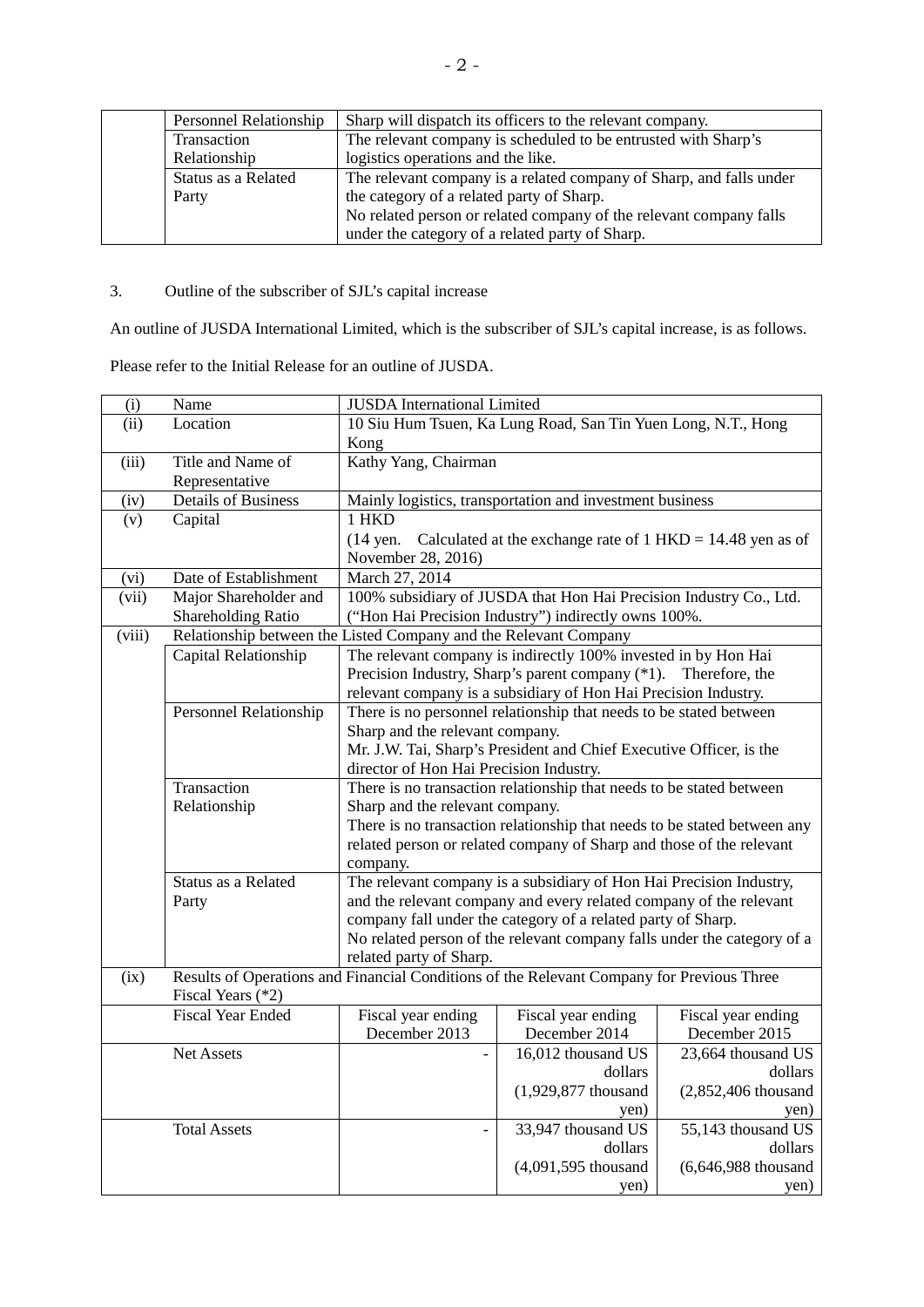| Net Assets per Share |                        |                         |
|----------------------|------------------------|-------------------------|
| Proceeds of Sale     | 76,579 thousand US     | 178,424 thousand US     |
|                      | dollars                | dollars                 |
|                      | $(9,230,074)$ thousand | $(21,507,209)$ thousand |
|                      | yen)                   | yen)                    |
| Operating Income     | 16,422 thousand US     | 27,633 thousand US      |
|                      | dollars                | dollars                 |
|                      | $(1,979,378)$ thousand | (3,330,837 thousand     |
|                      | yen)                   | yen)                    |
| Ordinary Income      | 16,422 thousand US     | 27,573 thousand US      |
|                      | dollars                | dollars                 |
|                      | $(1,979,311)$ thousand | $(3,323,681)$ thousand  |
|                      | yen)                   | yen)                    |
| Net Income           | 16,012 thousand US     | 22,977 thousand US      |
|                      | dollars                | dollars                 |
|                      | $(1,929,877)$ thousand | $(2,769,644)$ thousand  |
|                      | yen)                   | yen)                    |
| Net Income per Share |                        |                         |
| Dividend per Share   |                        |                         |

\*1 In this notice, the judgment that Hon Hai Precision Industry is Sharp's parent company and other judgements relating to the related company and the related party are based on the facts recognized by Sharp pursuant to Japanese law, regulations, and accounting standards. Such judgments are not made based on laws, regulations, or accounting standards other than those of Japan.

<sup>\*2</sup> In the above results, the conversion was based on 1 US dollar = 120.53 yen (as of December 30, 2014) for the fiscal year ending December 2014, and 1 US dollar  $= 120.54$  yen (as of December 30, 2015) for the fiscal year ending December 2015.

4. Number of acquired shares, acquisition price, and the status of shares held before and after the capital increase

| (1) Number of shares at establishment: | 100,000 shares (ratio of voting rights: 100%) |
|----------------------------------------|-----------------------------------------------|
| The amount to be paid in:              | 100 million yen $(1,000)$ yen per share)      |

(2) Number of acquired shares and acquisition price by the capital increase

| Total                              |  | 220,000 shares (acquisition price 220.0 million yen. 1,000 yen per share) |  |
|------------------------------------|--|---------------------------------------------------------------------------|--|
| (breakdown)                        |  |                                                                           |  |
| Sharp                              |  | 56,800 shares (acquisition price 56.8 million yen. 1,000 yen per          |  |
|                                    |  | share)                                                                    |  |
| <b>JUSDA</b> International Limited |  | 163,200 shares (acquisition price 163.2 million yen 1,000 yen             |  |
|                                    |  | per share)                                                                |  |
|                                    |  |                                                                           |  |

(3) The status of shares held after the capital increase

| Sharp                              | 156,800 shares (ratio of voting rights: 49%) |
|------------------------------------|----------------------------------------------|
| <b>JUSDA</b> International Limited | 163,200 shares (ratio of voting rights: 51%) |

5. Schedule

(1) Date of establishment and business initiation of SJL: October 3, 2016

(2) Date of conclusion of business alliance agreement with JUSDA and shareholders meeting of SJL (resolution of new shares):